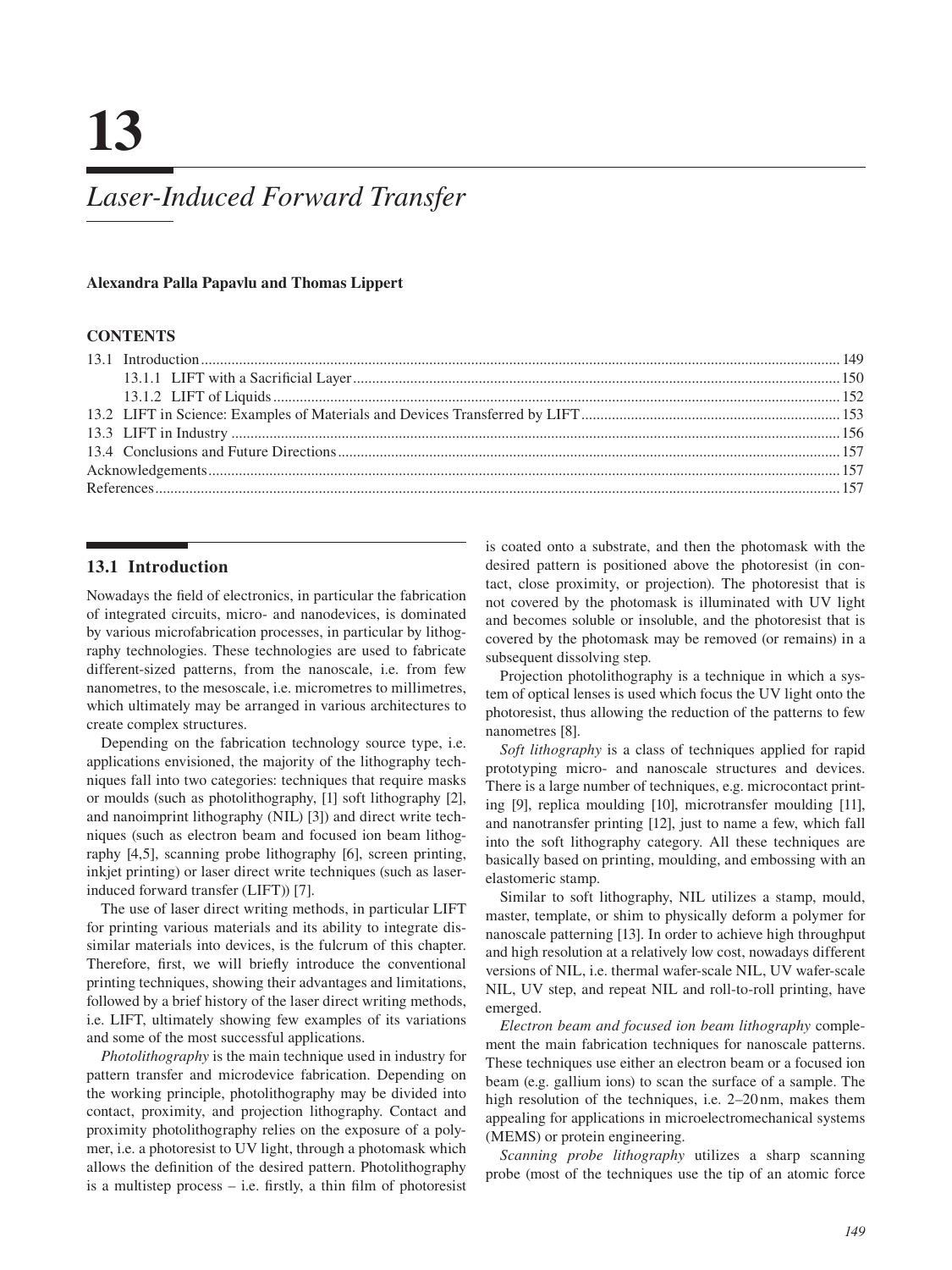microscope (AFM)) to heat, scratch, oxidize, or transfer material to a surface for patterning nanoscale features [\[14\]](#page--1-0). The most common of the scanning probe lithography methods is the dip-pen nanolithography technique, which relies on coating the probe of an AFM with the material to be transferred, i.e. ink, polymer, and upon contact with a surface, deposits the material. This approach is used in a variety of applications, including surface assembly, nanoelectronics, and cell–surface interactions [\[15\]](#page--1-0).

These techniques, although allowing patterning with ultrahigh resolution, i.e. down to few nanometres, are limited in industrial applications, for mass production. In contrast, direct write techniques such as screen printing and inkjet printing are widely used for mass production; however, their lateral resolution lies in the micrometre range, e.g. around [70](#page--1-0) μm in the case of screen printing.

*Screen printing* is a low-cost technique in which a paste or a precursor of the material to be transferred is applied onto a steel mesh (i.e. the screen) which is pre-patterned with the desired feature. The paste or precursor is pressed with force through the screen, thus transferring the pattern onto the substrate. This technique has the advantage that thick layers can be realized.

 fer, there are two categories of inkjet printing technologies: To date, *inkjet printing* is the most popular printing technology. This technique relies on the production of droplets containing the material of interest, which are propelled through a nozzle onto a substrate. Depending on the mechanism of transcontinuous inkjet and drop-on-demand. Continuous inkjet printing is based on the continuous generation of droplets, which makes it a rather wasteful process and thus is not widely used. In contrast, drop-on-demand inkjet printing is simpler than continuous inkjet printing, and droplets are ejected on demand.

Despite the advancements in classical printing technologies, there are still many challenges to surmount. For example, most of these techniques are not fexible as they use cylinder, masks, and screens. In addition, the use of solvents is also an issue for applications which require the fabrication of multilayers. Finally, there is a stringent need for new materials with tailored properties, and alternative sintering and curing techniques so that heat addition to the printed fexible substrates can be kept minimal.

Since the invention of the frst laser in 1960, laser-based techniques and related applications have developed rapidly. Nowadays, lasers are standard tools in different felds, i.e. in industrial processes like cutting or welding, in medicine for eye surgeries, or tattoo removals. Moreover, recently, the laser-based techniques used in microfabrication and microstructuring applications [\[16\]](#page--1-0) are close to the transition from the research laboratories to industry.

One of the laser-based techniques used for microfabrication applications, which has drawn a lot of attention over the years, is laser-induced forward transfer (LIFT). LIFT is a direct write method, initially developed for the graphics industry, to write inks to glass substrates [\[17,18\]](#page--1-0). In 1986, Bohandy et al. were the frst to use LIFT to transfer Cu metal flms from a quartz substrate with an excimer laser working at 193 nm, frst in vacuum and one year later in air [\[19\]](#page--1-0).

The basic principle of LIFT is rather simple; i.e., the material to be printed is spread as a thin flm (named the donor film) onto a substrate which is transparent to the laser radiation (also known as the donor substrate). The laser beam is either focused or imaged through the donor substrate onto the donor flm (see [Figure 13.1a\)](#page--1-0). Each laser pulse interacts with the donor flm material, and with a high enough laser energy per pulse, the material is delaminated from the donor substrate and is transferred onto the receiver substrate placed parallel and in close proximity to the donor. The shape and dimension of the transferred material is determined by the shape of the laser beam. The entire donor–receiver system is placed onto a *xyz* stage, thus allowing the transfer of arbitrary patterns onto the receiver substrate. In addition, another advantage of LIFT is that the process is carried out in air and at ambient temperature, without any additional photolithography step.

Conventional LIFT, i.e. with the material to transfer directly deposited onto a transparent donor support, works well for inorganic materials such as metals or ceramics, e.g.  $AI_2O_3$ [20]. However, soft materials, e.g. polymers, proteins, cells, and tissues, or more complex materials such as superconductors can be transferred using different variations of LIFT, in which an additional layer is added to the donor system between the material to transfer and the transparent support. This is due to the fact that soft materials may be damaged by the laser beam during transfer due to thermal or photochemical decomposition. In addition, an interlayer that absorbs the laser radiation is needed in case of none or weakly absorbing materials, where standard LIFT proves to be diffcult. Therefore, in the literature, there are various reports on LIFT with an additional light-absorbing layer. This layer, on the one hand, absorbs the laser radiation and at the same time shields the material of interest from the laser light. Various names have been given to LIFT with an interlayer between the material to transfer and the transparent support, e.g. blister actuated LIFT [\[21\]](#page--1-0), dynamic release layer (DRL) LIFT [\[22\]](#page--1-0), and absorbing flmassisted (AFA) LIFT [\[23\]](#page--1-0), just to name a few. A sketch of LIFT with an interlayer in the donor system is shown in [Figure 13.1b.](#page--1-0) 

### **[13.1.1 LIFT with a Sacrificial Layer](#page--1-0)**

The frst LIFT experiments using an additional interlayer were carried out in 1993 [\[24\]](#page--1-0). The authors of the study used an aluminium thin flm as an interlayer, which they named light-toheat conversion layer due to the transfer mechanism which was purely thermal [\[25\]](#page--1-0). Later studies showed the successful transfer of different materials with metal interlayers, also known as sacrifcial layers. The basic principle relies on superheating the metal interlayer with the laser beam, generating a plasma which expands, and thus, the material on top is ejected.

Another variation of LIFT is using polymer thin flms as a sacrifcial layer. One class of polymers used as DRL or sacrificial layers is represented by photodegradable polymers, e.g. polymers that incorporate the triazene unit into the backbone. The chemical structure of the triazene polymers is shown in [Figure 13.2.](#page--1-0) 

In the case of the TP used as a DRL, the photons break specifc chemical bonds and thus decompose the polymer completely into gaseous products initiating the forward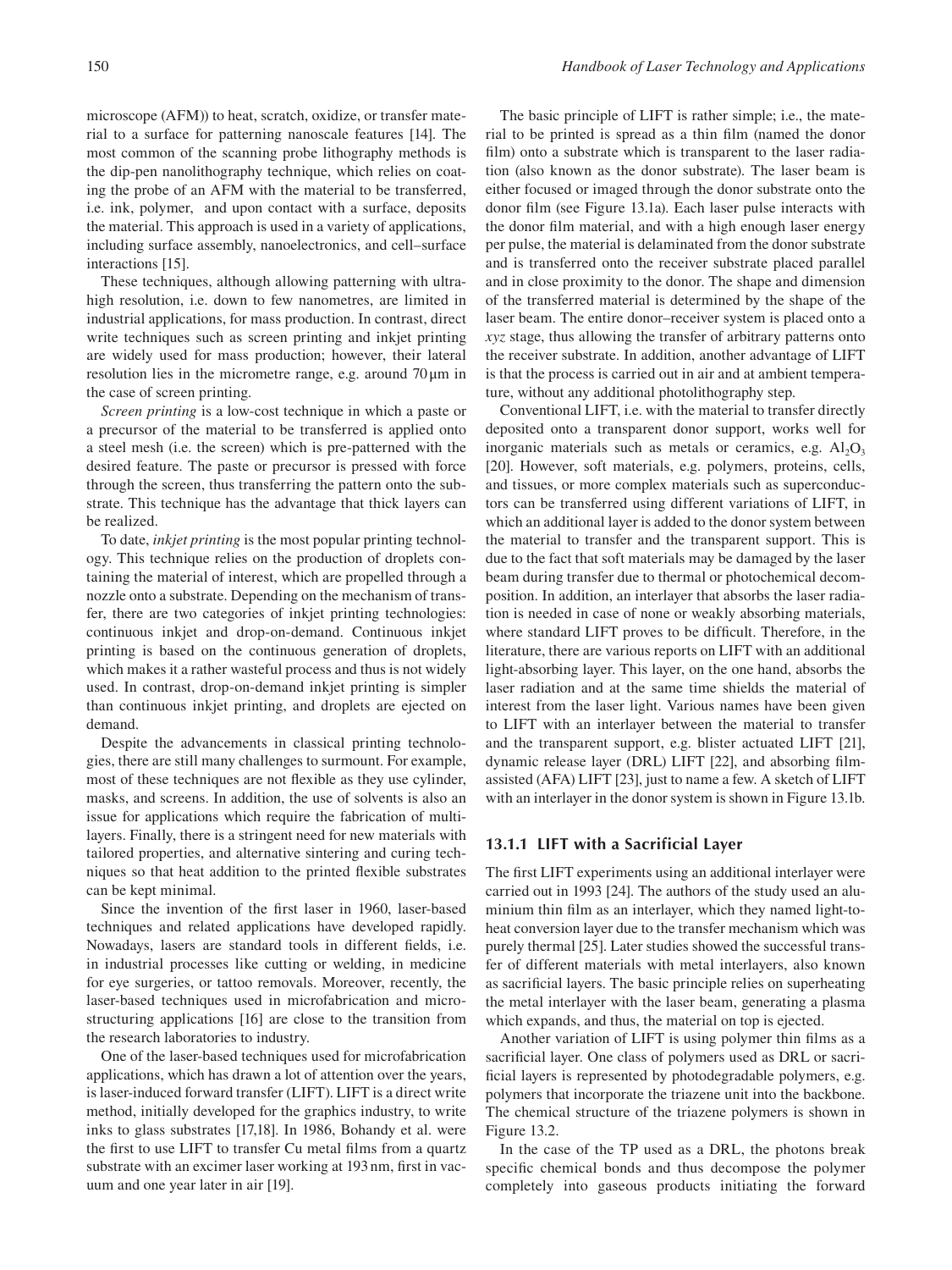

**FIGURE 13.1** The basic principle of LIFT (of solid thin flms). (a) The laser is focused at the interface transparent donor substrate – material to be transferred. The material is heated by the laser light, and due to the heat expansion, a flyer is ejected. (b) The laser is focused at the interface transparent donor substrate – sacrifcial layer. The sacrifcial layer absorbs the laser radiation, at the same time shielding the material of interest from the laser light, and transfers the material on top onto the nearby receiver substrate.



**FIGURE 13.2** Chemical structure of the triazene polymer used as a DRL in most of the LIFT experiments.

transfer of the material of interest. One of the advantages of the TP is the fact that they absorb and decompose between 150 and 360 nm, making them well suited for irradiation with different wavelengths of laser [\[26\]](#page--1-0). Two absorption maxima can be distinguished in the UV-VIS absorption spectrum of a typical triazene polymer thin flm, one around 200 nm which can be assigned to the aromatic system and one around 330 nm which corresponds to the triazene unit, as shown in [Figure 13.3 \[27\].](#page--1-0)

Adjusting the TP thickness to achieve a well-defned transfer made it possible to transfer a wide range of materials and functional devices, from polymers for sensors [\[28\]](#page--1-0), biomaterials [\[29\]](#page--1-0), cells in a polymer matrix [\[30\]](#page--1-0), and organic lightemitting diodes (OLEDs) [\[31\]](#page--1-0).

Following the works on LIFT with an intermediate layer, a new approach was developed, based on chemically unstable materials that decompose upon absorption of UV radiation. This technique was named reactive LIFT [\[32\]](#page--1-0), and it was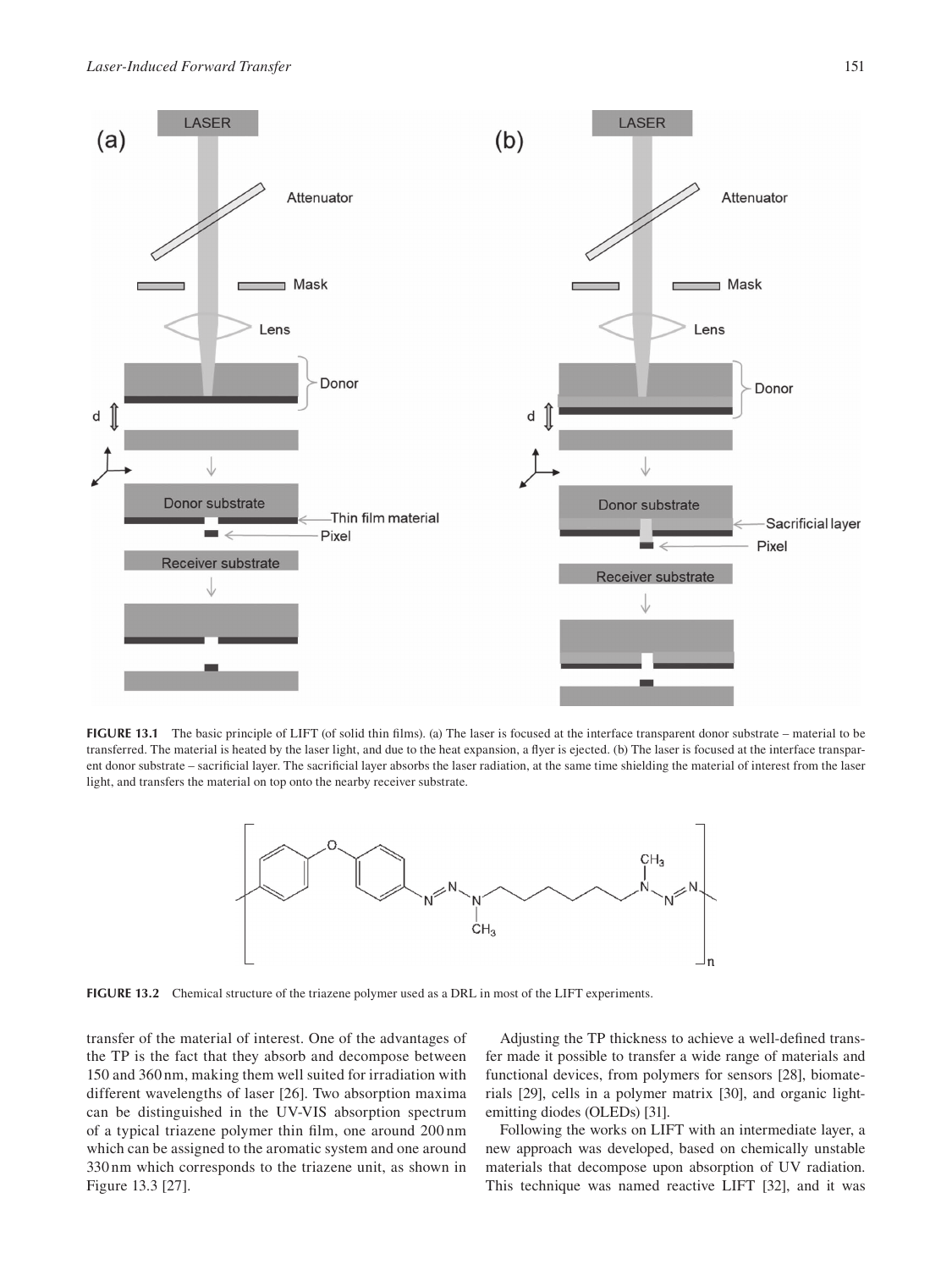

FIGURE 13.3 UV-VIS spectra of the triazene polymer thin film spincoated onto a fused silica plate.

used for the transfer of metal oxide semiconductor materials aiming at sensor applications [\[33\]](#page--1-0). Tin oxide was transferred by an irradiation of a metal complex precursor material, i.e. acetylacetonate  $SnCl<sub>2</sub>(acac)<sub>2</sub>$ , with a 308 nm laser beam. Upon irradiation, the  $SnCl<sub>2</sub>(acac)$ , acts as a DRL and partially decomposes to  $SnO<sub>2</sub>$ . These materials are particularly appealing due to fact that they are cheap, have low deposition temperatures, are ideal for implementation onto fexible substrates, and present an excellent potential for scaling-up.

#### **[13.1.2 LIFT of Liquids](#page--1-0)**

The implementation of LIFT that can compete on an equal basis with the more conventional direct writing techniques is expected to advance the state of the art within the felds of microelectronics for the fabrication of devices (sensors or OLEDs) and also biology for microarray fabrication or tissue engineering. The possibility of LIFT to print directly not only solid materials but also fuids from thin liquid flms can direct the future industrial implementation of the technique as a realistic goal. In addition to this, in this section we will show that with LIFT, it is possible to print liquid materials with a resolution in the order of one or several micrometer(s). Thus, with liquid-phase LIFT, it is possible to obtain comparable levels of integration to the usual photolithography, with consequent advantages in terms of speed and fexibility. While the latter is at a higher stage of development, LIFT has signifcant advantages for the fabrication of microarrays: no problems related to printing head (nozzle) clogging or tips cleaning, only minor limitations on the rheological properties of solutions to deposit, and the ability to work with lower sample volumes.

Demonstrations of LIFT using liquid donor flms with different DRLs are reported in the literature. A large number of functional materials have been transferred by LIFT aiming at applications in chemical sensors [\[34\]](#page--1-0), biosensors, or tissue engineering, e.g. proteins [\[35,36\]](#page--1-0), DNA [\[37\]](#page--1-0), cells [30], and even tissue [\[38\]](#page--1-0).

In addition to the works presented above, studies on the ejection mechanism in the case of LIFT of liquids have been carried out and a completely different behaviour to the case of solids has been found. The principle of LIFT for material transfer in a liquid phase is shown in [Figure 13.4a.](#page--1-0) In the case of LIFT of liquids, both with polymers and with metal DRL layers, the transfer mechanism is dominated by the formation of long needle-like jets (see [Figure 13.4b\)](#page--1-0), which upon contact with the receiver substrate form sessile droplets. Liquidphase LIFT is driven by the formation and expansion of a high-pressure vapour bubble. This bubble is attributed to the plasma formed after laser ablation of the metal DRL layer. The bubble expansion process can result in three different situations depending on the applied laser fuence. At low fuences, a needle-like jet is developed; however, this jet has not enough energy to overcome the surface tension forces, and thus, the jet does not reach the receptor and no material is transferred. At intermediate fuences, the same jet is formed, but in this case, it advances at a constant velocity while getting thinner. At high fuences, the bubble expansion is so violent that it overcomes the surface tension, resulting in bubble bursting. This is a situation which generates splashing on the receptor substrate [\[39,40\]](#page--1-0). A series of time-resolved images of liquid jets is presented in [Figure 13.4b.](#page--1-0)

Conventional LIFT for liquids has emerged over the last years as a powerful technique for printing a wide class of biomaterials in particular for the fabrication of microarrays (see [Figure 13.4c\),](#page--1-0) being an interesting alternative to other printing techniques, since it is free from the clogging problems characteristic of inkjet printing, and also from the contamination issues usually associated with the incorrect cleaning of pins in dip-pen printing. In addition, LIFT allows achieving higher degrees of resolution. However, it presents the drawback of requiring the preparation of the liquid to be printed in thin flm form, which limits its possibilities towards industrialization.

In the studies reported in Ref. [\[41\]](#page--1-0) a new idea for a laserbased technique allowing the direct printing of biological solutions without the need for preparing the liquid in thin flm form has been developed. Thus, the main drawback of conventional liquid LIFT can be overcome. The new technique allows a signifcant improvement in micropatterning in terms of control, reproducibility, and resolution.

The operating principle of this new technique relies on strongly focusing a femtosecond pulsed laser beam inside the liquid to be printed just below the free surface, so that the laser pulse energy is absorbed in a tiny volume around the focal point. This generates a cavitation bubble that projects a small fraction of the liquid beyond the free surface, and the liquid is deposited on a substrate as a printed droplet. The displacement of the substrate with respect to the free surface allows the realization of micropatterns. In order to obtain the proper absorption, two conditions are mandatory: (i) The liquid must be either transparent to or weakly absorbing of the laser radiation; otherwise, the absorption would take place right at the surface and not below. This condition is fulflled by almost any biomolecule solution. (ii) The laser beam must be tightly focused, so that absorption occurs in the beam waist and not in the rest of the beam path.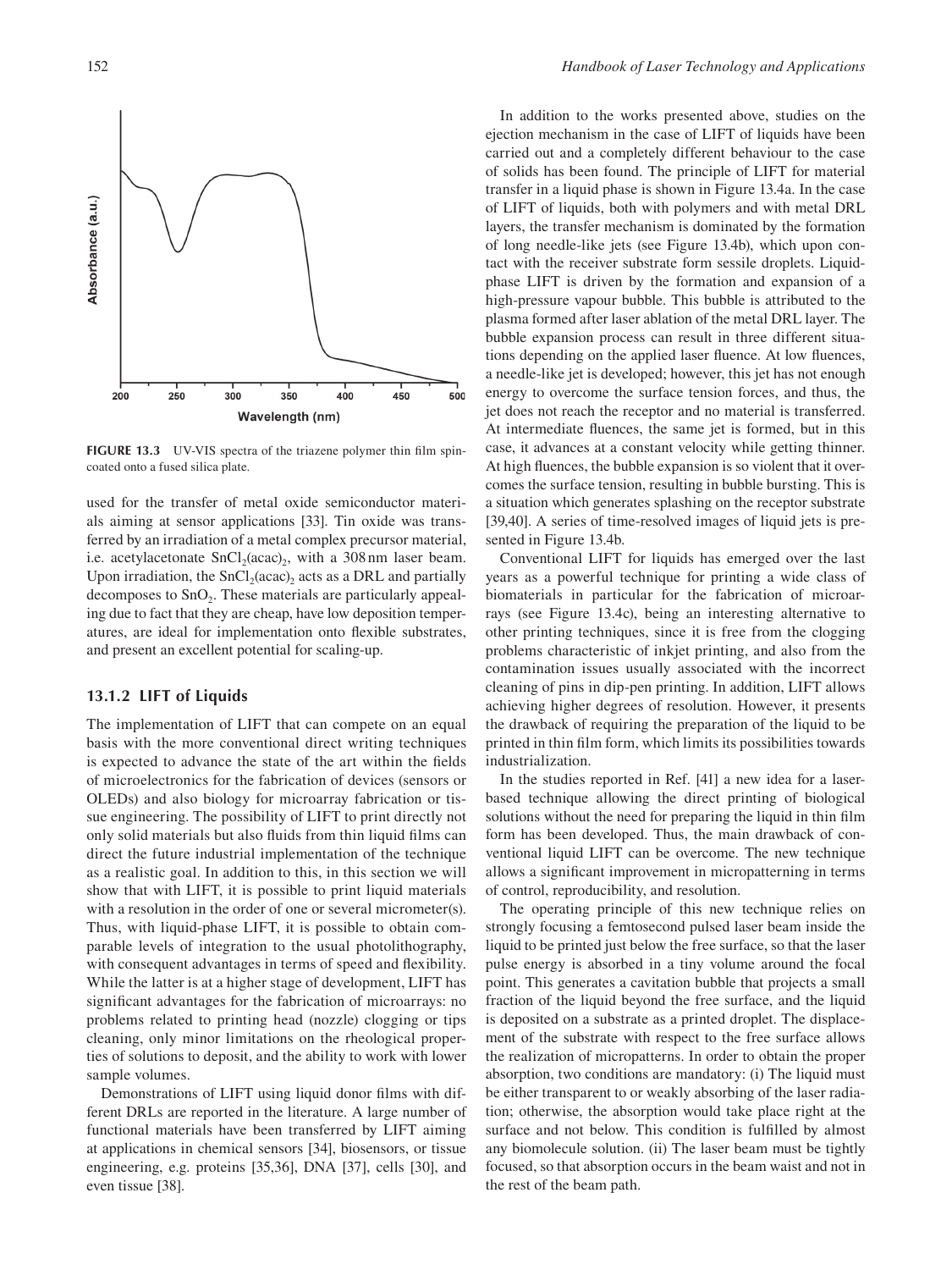

**FIGURE 13.4** (a) The principle of LIFT (the material of transfer is in the form of a liquid layer). (b) Time-resolved images of TP-LIFT. The laser used for irradiation is the XeCl (308 nm), the TP layer is 60 nm, and the laser fuence is 25 mJ cm−2. Scale bar is 500 μm. (c) Optical microscopy image of a microarray printed by TP-LIFT (TP thickness is 60 nm) on glass at  $25 \text{ mJ cm}^{-2}$ . Scale bar is  $50 \mu \text{m}$ .

However, one of the main disadvantages of this technique is the use of femtosecond laser, which, at present, makes it a rather expensive alternative.

# **[13.2 LIFT in Science: Examples of Materials](#page--1-0)  and Devices Transferred by LIFT**

Since the frst experiments of LIFT, this technique was successfully applied for the transfer of various materials both in solid and in liquid phase as well as complex materials which were ultimately integrated into functional devices. Below we will show a few examples of some of the materials transferred by LIFT and several other variations of the technique and also a few examples of functional devices fabricated with this method.

One of the most popular variations to LIFT is matrix-assisted pulsed laser evaporation – direct write (MAPLE-DW), a

process similar to the matrix-assisted pulsed laser evaporation (MAPLE), which in turn is derived from the classical pulsed laser deposition (PLD) [\[42\]](#page--1-0). MAPLE is an organic thin flm deposition technique, where the material of interest, a biological compound, or polymer is suspended into a solvent and the resulting solution is fash-frozen in liquid nitrogen in order to obtain a solid target [\[43\]](#page--1-0). This target is then irradiated with a laser beam, as in the case of PLD. MAPLE-DW has the advantage of MAPLE; i.e., it can be applied to most soft materials, combined with the lateral resolution of LIFT. MAPLE-DW has been mostly used for the transfer of polymers and organic compounds, including also some devices, such as batteries and sensors [\[44\]](#page--1-0).

More recently, a technique similar to MAPLE-DW has been reported, namely laser decal transfer (LDT), which has been used to transfer custom metallic nanoinks [\[45\]](#page--1-0) aiming at applications such as microbridges and microcantilevers [\[46,47\]](#page--1-0). With LDT, mostly high-viscosity nanoparticle suspensions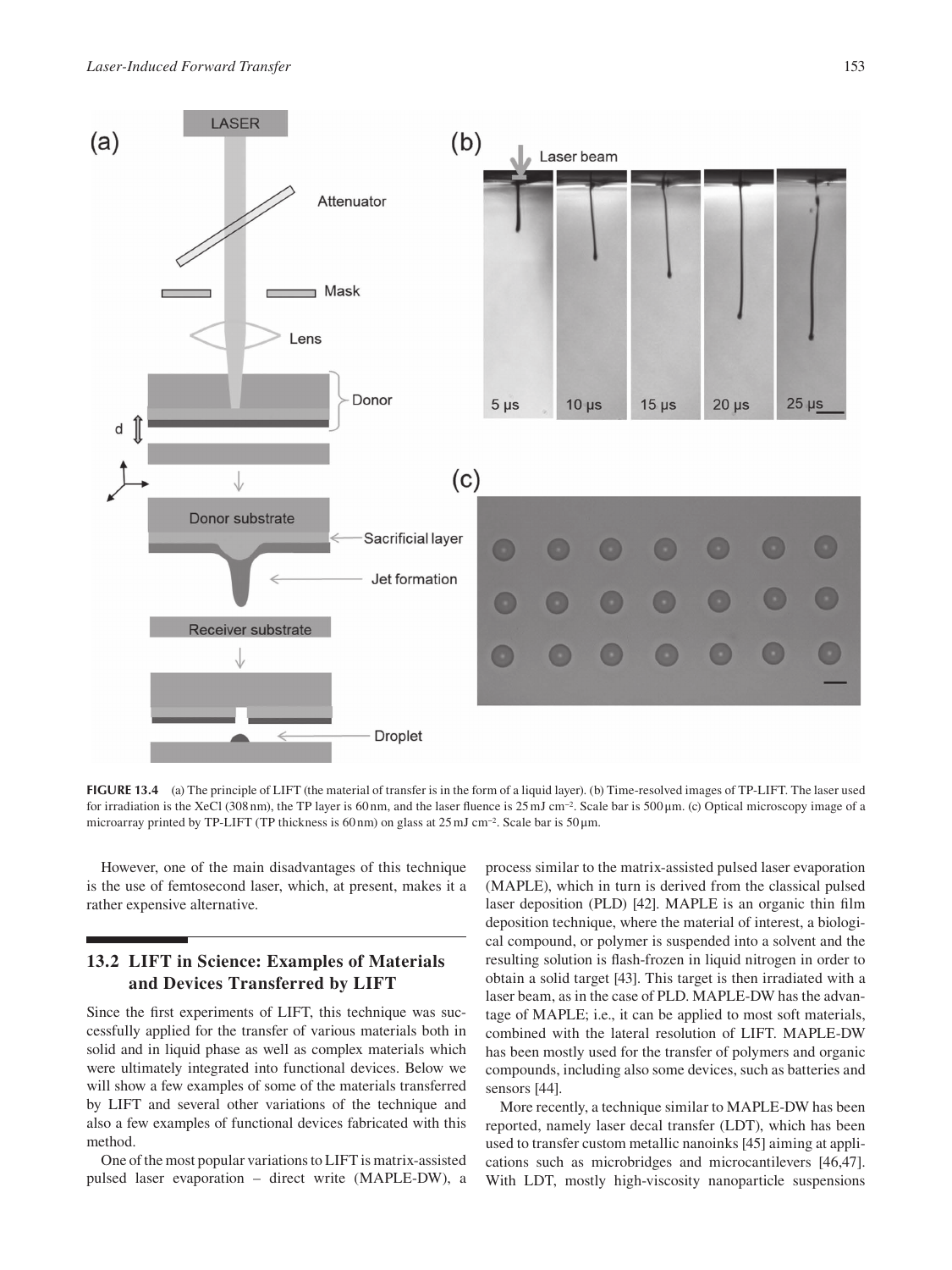(1000–100 000 cP) were used as inks for the fabrication of the donors, unlike most of the works by other groups [\[48\]](#page--1-0), where the nanoinks used in laser transfers have viscosities lower than 100 cP. In addition, this technique has been successfully proven for the fabrication of three-dimensional stacked structures [\[49\]](#page--1-0).

A frst example of successful solid material transfer with LIFT using a polymer intermediate layer, i.e. a triazene polymer, is the fabrication of polystyrene microbeads (PS-μbeads) microarrays on Thermanox coverslips, which can ultimately be applied in biochip applications. TP layers of 100 nm were used to propel close-packed monolayers of PS-μbeads, which do not suffer any chemical decomposition during transfer [\[50,51\]](#page--1-0). In the same study, an investigation of the transfer dynamics is shown; i.e. the authors use shadowgraphy imaging to get an insight into the transfer mechanism following the laser pulse. A scheme of the set-up for time-resolved imaging experiments for LIFT is shown in Figure 13.5a, while in Figure 13.5b and c, two pictures taken for back-side ablation of a PS-μbeads pixel on top of a 100-nm-thick triazene polymer layer together with the corresponding optical microscopy images of the pixels transferred are shown.

Another important feld of application for LIFT and its variations is printing of different inks and pastes for the printed electronics industry. LIFT comes as a direct competitor of inkjet printing, which despite being a leader in the feld, still presents some limitations mainly related to printing head clogging, resolution, and customized inks, just to name a few. Several studies have focused on the potential of LIFT for printing lines from different donor materials. One of the frst examples where the possibility of printing long lines from liquid-phase donor materials by varying the distance between successive droplets is presented in Ref. [\[52\]](#page--1-0) (see [Figure 13.6a–c\).](#page--1-0) Other studies focused on demonstrating the successful printing of silver lines narrower than  $20 \mu m$ , which have a resistivity lower than 20  $\mu\Omega$  cm [\[53,54\]](#page--1-0).

More recently, a number of studies from the group of P. Delaporte [\[55,56\]](#page--1-0) have been focused on printing silver lines by LIFT and also on the investigation of the dynamics of the process in LIFT of silver inks. First, in Ref. [\[57\]](#page--1-0), they showed the successful transfer by LIFT of conductive 20 μm-width silver lines at a velocity up to  $4 \text{ m s}^{-1}$  in three passes. Then, they demonstrated that they could print a continuous line in a singlestep process by reaching velocities up to 17 m s<sup>−1</sup>. Moreover, they carried out fundamental studies on the laser transfer process and found that below a minimum distance between two successive laser spots, it is not possible to print features with a high resolution, and in addition, high printing velocities do not allow the overlapping of the droplets and the single-step printing of a continuous line.



**FIGURE 13.5** (a) Set-up for time-resolved imaging experiments for LIFT of solid donors. (b) Sequence of photographs taken for back-side ablation of a microbeads array on top of a 100 nm triazene polymer film at 1.5 J cm<sup>-2</sup> laser fluence. (c) Two microbead pixels printed by LIFT at 2 J cm<sup>-2</sup> (left-hand side image) and 1J cm<sup>-2</sup> (right-hand side image) laser fluence. Scale bar is 200μm.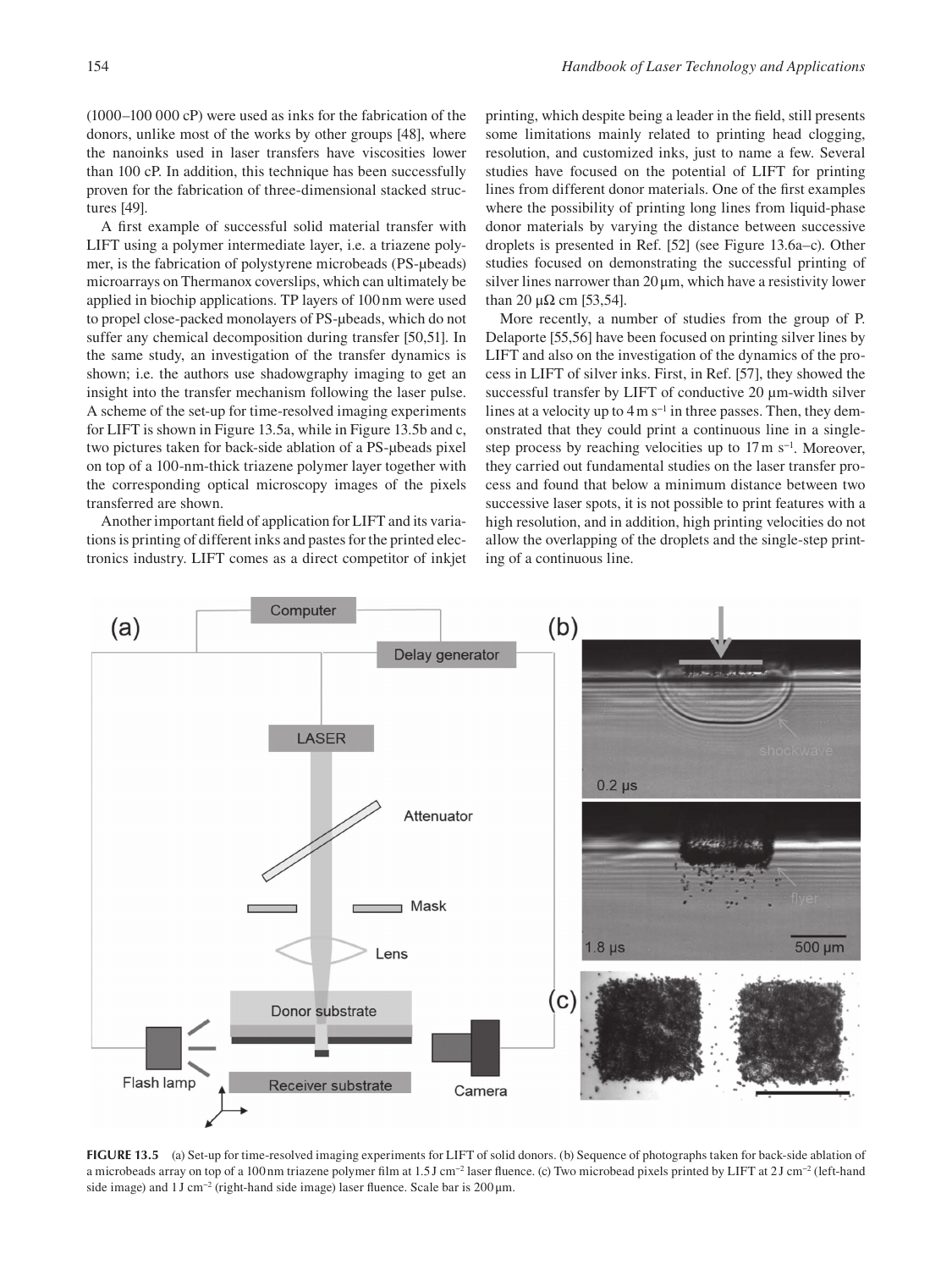

**FIGURE 13.6** Confocal microscopy images of (a) a water:glycerol (50% v/v) droplet printed by LIFT, (b) a uniform water:glycerol (50% v/v) line obtained by printing successive individual droplets, (c) optical microscopy image of uniform lines. Printing direction is from top to bottom, and scale bar is 100 μm. (d) Optical microscopy images of a SAW device coated by overlapping droplets (20% v/v OBP solution) printed by LIFT at 700 mJ cm−2 laser fuence.

Further on, LIFT has been extensively used for the fabrication of sensors, and the following paragraphs briefy present few examples of the achievements.

A surface acoustic wave e-nose has been fabricated by printing different polymers, i.e. polyethylenimine, polyepichlorohydrin, polyisobutylene, hydroxypropylmethyl cellulose, and poly(styrene-co-maleic acid), partial isobutyl/methyl mixed ester on the interdigitated transducers of SAW devices. The functionality of the SAW e-nose was demonstrated by its ability to detect low concentrations of analytes (dichloromethane, dichloropentane, dimethyl methylphosphonate, ethyl acetate, and water) and also to discriminate between the tested analytes. The results obtained in Ref. [\[58,59\]](#page--1-0) indicated that laser deposition of polymers onto SAW resonators is possible without signifcant modifcations of their functionality and with a good reliability and reproducibility.

Not only sensors in solid phase, but also biosensors may be fabricated by LIFT, as it has been shown by Touloupakis et al. [\[60\]](#page--1-0) and Palla Papavlu et al. [\[61\]](#page--1-0). Touloupakis et al. have demonstrated the successful fabrication of electrochemical-based biosensors for the detection of diuron and linuron herbicides. They used thylakoid proteins as active materials which were directly immobilized (taking advantage of the high pressures achieved during LIFT) onto the metal electrodes of the biosensors, thus eliminating an addition functionalization step.

In Ref. [\[62\]](#page--1-0) a SAW biosensor array composed of SAW devices coated by LIFT with different odorant-binding proteins (OBPs) (see Figure 13.6d for an example of a SAW biosensor printed with a solution containing OBPs) has been described. The biosensor system was tested in  $N_2$  atmosphere upon exposure to vapours of octenol (also called mushroom alcohol, is an enantiomer produced by several plants and fungi) and carvone (an enantiomer that smell like spearmint).

A last example of successful material printing by LIFT aiming at applications in the microelectronics feld is presented below. Most of the applications envisioned target the domain of organic electronics, specifcally the fabrication of OLEDs and organic thin flm transistors (OTFTs). Different materials have been printed, e.g. organic semiconductors (CuPc, poly(3,3‴-didodecylquaterthiophene) (PQT-12), poly(3 hexylthiophene-2,5-diyl) (P3HT), distyryl-quaterthiophene (DS4T), bis(2-phenylthynyl) end-substituted terthiophene (diPhAc-3T), pentacene), and different metal nanoparticle inks or polymers such as poly(3,4-ethylenedioxythiophene)/ poly(styrenesulfonate) (PEDOT: PSS) for the fabrication of the source and drain electrodes in OTFTs. Although OTFTs have been realized using other printing techniques, their laser printing has so far proven to be the only digital technique that works well with a wide range of materials. In our particular case, the OTFTs obtained by laser printing exhibited good electrical performances, with mobilities of few  $0.01 \text{ cm}^2 \text{V s}^{-1}$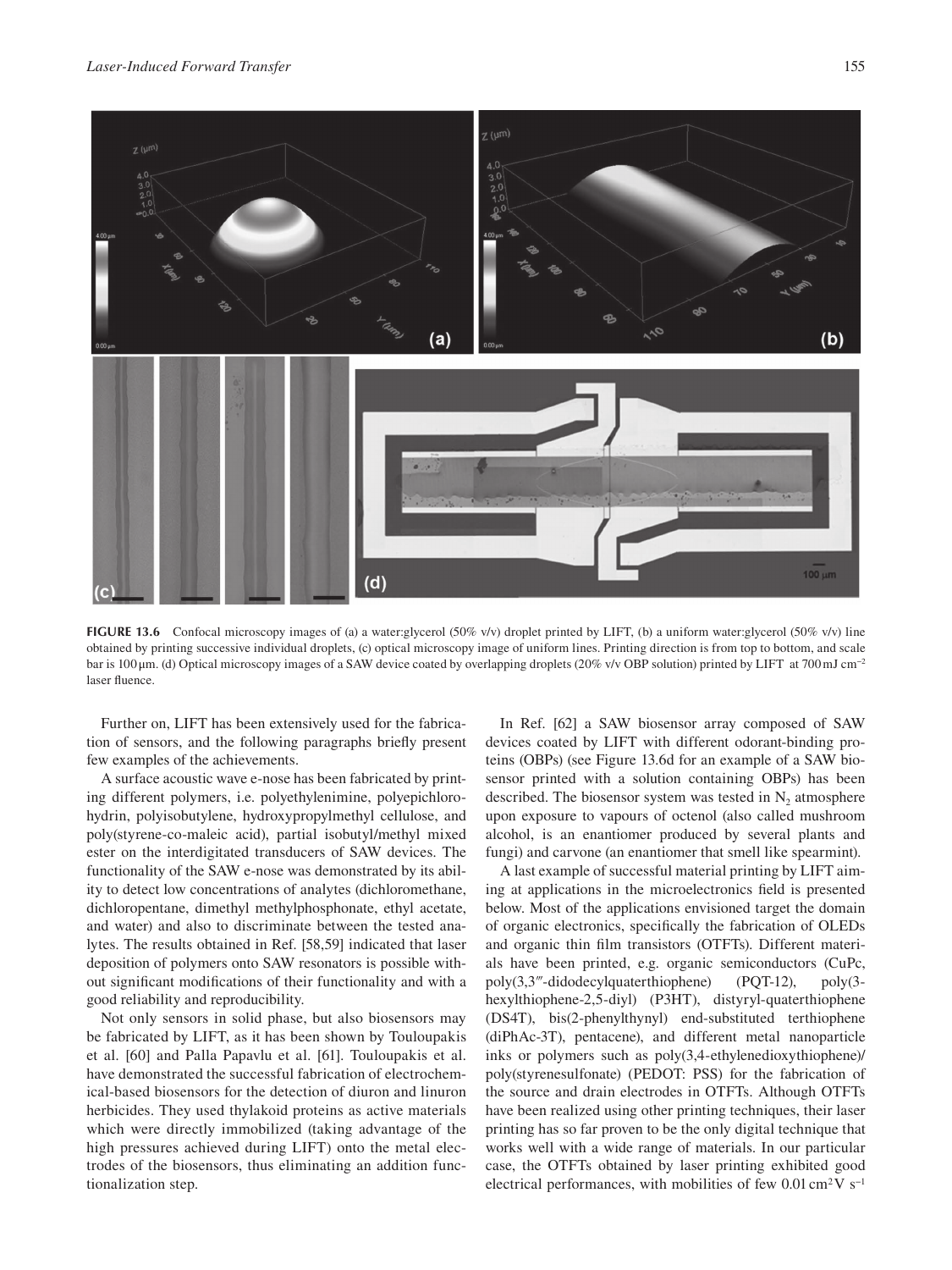and  $I_{on}/I_{off}$  of the order of 10<sup>5</sup>. However, the laser printing process can also come with some drawbacks, such as the induction of mechanical stress or the structural reorganization of the material. In this context, the LIFT technique can be particularly attractive for the printing of organic materials having high structural cohesion.

The laser printing process has been successfully applied also for the fabrication of OLEDs, in particular polymer light-emitting diodes (PLEDs). Two main approaches have been considered to this end: (i) the single-step transfer of a solid multilayered stack [31[,63\]](#page--1-0) and (ii) the printing of an active organo-metallic material in liquid phase between two electrodes, as reported by the group of C. Arnold. In both of these instances, the use of a sacrifcial DRL has proven to be mandatory in order to avoid the thermal or photochemical degradation of the luminescent material. As such, red-greenblue (RGB) pixels of PLEDs have been successfully achieved through the single-step transfer of a multilayered structure, without the loss of device performance. The functional properties of the obtained PLEDs (e.g. luminance, efficiency) are comparable to those of conventionally fabricated devices, while in the case of blue pixels, it was found to surpass them. For the electroluminescent devices printed in liquid phase, their testing in air revealed that the emission spectra, luminous effciencies, and lifetimes are similar to those of devices fabricated in nitrogen environment. Multi-colour luminophore patterns with diameters down to  $10 \mu$ m have also been printed with laser direct write, thus demonstrating the versatility of the technique [56[,64\]](#page--1-0).

To conclude, laser printing has been successfully applied to obtain organic devices exhibiting similar, or even superior, performances as compared to those obtained through conventional techniques. The technique allows for the downsizing of both pixel size and resolution. The simplicity of the procedure stems from its potential to transfer multilayer stacks of solid materials in a single step, without the need of subsequent thermal treatments. On the other hand, solid-state laser printing can lead to the formation of debris on the receiver and is not always easy to integrate in current industrial manufacturing production chains for organic electronic devices.

# **[13.3 LIFT in Industry](#page--1-0)**

For the past decade, LIFT technology has contributed to the direct writing of various materials, from simple metals to complex oxides and liquid-phase materials like biological compounds and living cells. LIFT and its modifcations could be the technology that is used to create patterns with a feature size ranging from a few micrometres up to few millimetres which can ultimately be implemented into complex microscale structures. Unlike photolithography, LIFT doesn't require to be combined with special optics or other fabrication processes, like etching, being therefore well suited for transfer to industry.

Currently, in addition to the few patents that exist on LIFT, there are also a few companies which use LIFT and different variations of LIFT, adapted to the specifc applications envisioned.

In this section, we will present some of the patents that exist on LIFT together with a couple of examples where LIFT has taken the next step forward and made it to industry.

The frst patent on a technique used to transfer inks with a laser beam, named laser thermal printing, was submitted in 1993 [\[65\]](#page--1-0). The laser is absorbed in a heat-converting layer, and the ink is ejected due to the heat expansion. With this process, digital printing of images with high resolution can be achieved. The process got further developed and patented such that transfers from donor ribbons can be achieved [\[66,67\]](#page--1-0).

Kodak improved the process further getting the capability of a roll-to-roll printing process where four-colour printing is possible in consecutive production steps [\[68\]](#page--1-0). Aurentum GmbH, which was taken over by LPKF Laser and Electronics AG in March 2015, has worked on the development (and obtained a patent) of a laser-based method for digital printing of viscous pastes [\[69–71\]](#page--1-0).

Furthermore, Daetwyler Graphics AG from Switzerland has built a LIFT prototype for writing inks onto different substrates with a CW pulse-modulated laser working at 1070 nm wavelength [\[72\]](#page--1-0). The main idea is to develop a cheap alternative for small-scale rotogravure, i.e. for the production of individual packaging. They can achieve a printing speed of 5 m s−1 on for 1.2-m-wide foils. The operating principle of the LIFT prototype is based on a laser beam which passes through a transparent substrate and heats up the ink. The solvent vaporizes and the ink is transferred onto a substrate in proximity. In case of transparent inks, the donor substrate is coated with an absorbing layer. The laser light passes through the ink from the front and is absorbed in the layer below on the printing cylinder. The energy of the light is converted to heat and the solvent in the ink on top of it is vaporized leading to an ejection and a transfer.

Based on the same patents, the German company BASF has developed LTP technology [\[73\]](#page--1-0) to write electrical connections on solar cells by using metal inks. In LTP, the transparent donor, named belt, is coated with the ink in a continuous process using an inking station. The substrate and the guide roll substrate are moved parallel with respect to the laser beam. The donor is moved circularly, and therefore, the unused ink can be recycled as the ink station controls the viscosity of the ink and can replace evaporated solvent if necessary.

This process already fulfls the main requirements for the commercial market as it has a similar speed to screen printing and it is contact-free, digital, and can achieve a line width of  $\leq 60 \,\mu$ m. The ink contains silver or aluminium powders which are already well established in photovoltaic industry, and the printing process is capable with continuous wafer transportation.

Another process similar to LIFT, named LITI (laser-induced thermal imaging), has been patented by Samsung, and it is used for OLED fabrication [\[74\]](#page--1-0). In LITI, a light-to-heat conversion layer is used, which absorbs the infrared light, thus heating up the exposed area. This leads in turn to the delamination of the material from the donor which is pressed towards the close-contact receiver substrate. The three different colours for an OLED display are sub-sequentially transferred [\[75,76\]](#page--1-0). To overcome the possible damage of the OLEDs due to the separation of the donor and receiver – e.g. device degradation and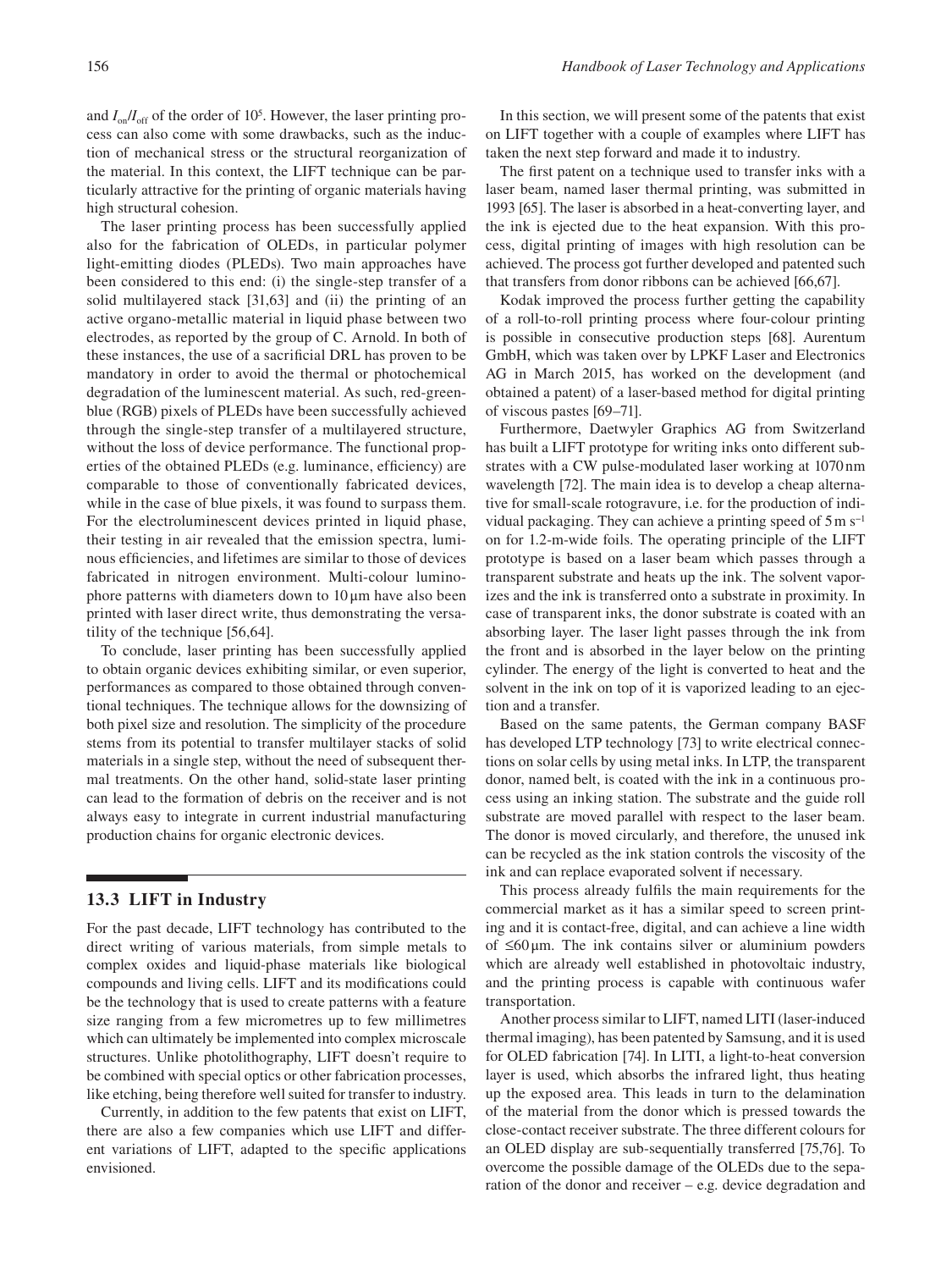the release of gases (e.g.  $O_2$ ,  $H_2O$  etc.) from a polyimide film donor – Sony has developed an improved version named laserinduced pattern-wise sublimation (LIPS) [\[77,78\]](#page--1-0). In their process, the polymer foil is replaced with a rigid glass substrate, which is easier to align and use. The glass substrate is transferred into vacuum, and the deposition of different layers (hole injection layer, hole transport layer, and bottom electrodes) can be carried out by conventional evaporation. The donor substrate holding the emission layer is placed on top of it holding a small gap. Special clamping equipment holds up the gap in atmospheric pressure where the laser transfer takes place. The patterning of the individual pixel is carried out separately for each emission layer by the process. Other common layers such as an electron transport layer and a top electrode are formed on the patterned substrate after removing the donor glass in inert gas. In contrast to LITI, polymer transfer by LIPS is not possible.

## **[13.4 Conclusions and Future Directions](#page--1-0)**

In this chapter, we have reviewed the state of the art and applications of laser-based direct write techniques, in particular LIFT. LIFT, although a relatively new technology, as compared to conventional microfabrication techniques, such as lithography, has contributed to the advancement in the direct printing and patterning industry as well as the success of commercial ink printed for the graphics industry.

For the past 10 years, LIFT has come a long way, from printing different materials, from solids to liquids and customized inks, to their integration into devices, e.g. OLEDs, OTFTs, DNA and protein microarrays, and sensor devices. Modifcations to LIFT have been extensively developed for specifc applications: blister actuated LIFT for a wide range of bioapplications, LIFT with a metallic interlayer for bioelectronics, biosensors, and gas sensors, reactive LIFT for functional metal oxide semiconductor gas sensors. However, the amount of real sensors printed to this point is still low, and printing sensors is a time-consuming task and improvements of the process are absolutely essential.

Among them, triazene polymers have sturdily emerged as it is able to circumvent the issues in conventional LIFT technology, thereby allowing a high-throughput and high-resolution method with a relatively low cost. This emerging discipline provides alternative routes to overcome current technical barriers in many areas, including electronics, medicine, electromechanical systems, and biosensors. Such a dramatic advancement in science and technology is leading to technology revolutions in a broad range from the next-generation electronic devices to healthcare systems, from cosmetics to textiles, and from agriculture to high-tech businesses.

Up to this point only small amounts of sensors could be printed and the sensors have to be placed individually onto supporting substrates. The sensor microstructures are produced in wafer scale, and it would be desirable to coat the sensors directly on the wafer. Thus, large amounts of samples could be produced leading to a reduced amount of handling. This would in turn reduce the production time as well as the failures due to handling errors.

Moving towards large-scale production a set-up only for LIFT printing of sensors needs to be built. Printing under better controllable conditions is then possible, and faster production can be achieved with improved equipment and without the time required for set-up changes. Ideas about such a prototype were developed within the European e-LIFT project, and possible costs are in the range of 800 000 Euro.

### **[Acknowledgements](#page--1-0)**

Financial support from the Paul Scherrer Institute, the Romanian National Program 4N/2016, the Commission for Technology and Innovation CTI (Project No. 16713.1 PFNM-NM), and the Romanian National Authority for Scientifc Research and Innovation, CNCS – UEFISCDI, Project Number PN-II-RU-TE-2014-4-2311 (Flex-SENS) is gratefully acknowledged.

### **[REFERENCES](#page--1-0)**

- [1](#page--1-0). Pimpin A. and Srituravanich W. 2012 Review on micro- and nanolithography techniques and their applications, *Eng. J.*  **16** (1) 37–55
- [2](#page--1-0). Gates B. D., Xu Q., Stewart M., Ryan D., Willson C. G. and Whitesides G. M. 2005, New approaches to nanofabrication: Molding, printing, and other techniques, *Chem. Rev*. **105** 1171–96.
- lithography with 25-nanometer resolution, *Science* **272**  [3](#page--1-0). Chou S. Y., Krauss P. R. and Renstrom P. J. 1996 Imprint 85–87.
- [4](#page--1-0). Grigorescu A. E. and Hagen C. W. 2009 Resists for sub-20-nm electron beam lithography with a focus on HSQ: state of the art, *Nanotechnol*. **20** 292001.
- [5](#page--1-0). Tseng A. A. 2004 Recent developments in micromilling using focused ion beam technology, *J. Micromech. Microeng*. **14** R15–R34.
- [6](#page--1-0). Shim W., Braunschweig A. B., Liao X., Chai J., Lim J. K., Zheng G. F. and Mirkin C. A. 2011 Hard-tip, soft-spring lithography, *Nature* **469** 516–520.
- techniques for printing of complex materials, *MRS Bull.* **32**  [7](#page--1-0). Arnold C., Serra P. and Pique A. 2007 Laser direct-write 23–31.
- [8](#page--1-0). Rothschild M. 2005 Projection optical lithography, *Mater. Today* **8** 18–24.
- [9](#page--1-0). Kumar A. and Whitesides G. M. 1993 Features of gold having micrometer to centimeter dimensions can be formed through a combination of stamping with an elastomeric stamp and an alkanethiol ink followed by chemical etching, *Appl. Phys. Lett.* **63** 2002–2004.
- [10](#page--1-0). Xia Y. et al. 1997 Replica molding using polymeric materials: A practical step toward nanomanufacturing. *Adv. Mater.* **9** 147–149.
- [11](#page--1-0). Zhao X. M., Xia Y. and Whitesides G. M. 1996 Fabrication of three-dimensional microstructures: Microtransfer molding, *Adv. Mater.* **8** 837–840.
- [12](#page--1-0). Jeon S. et al. 2004 Three-dimensional nanofabrication with rubber stamps and conformable photomasks, *Adv. Mater.*  **16** 1369–1371.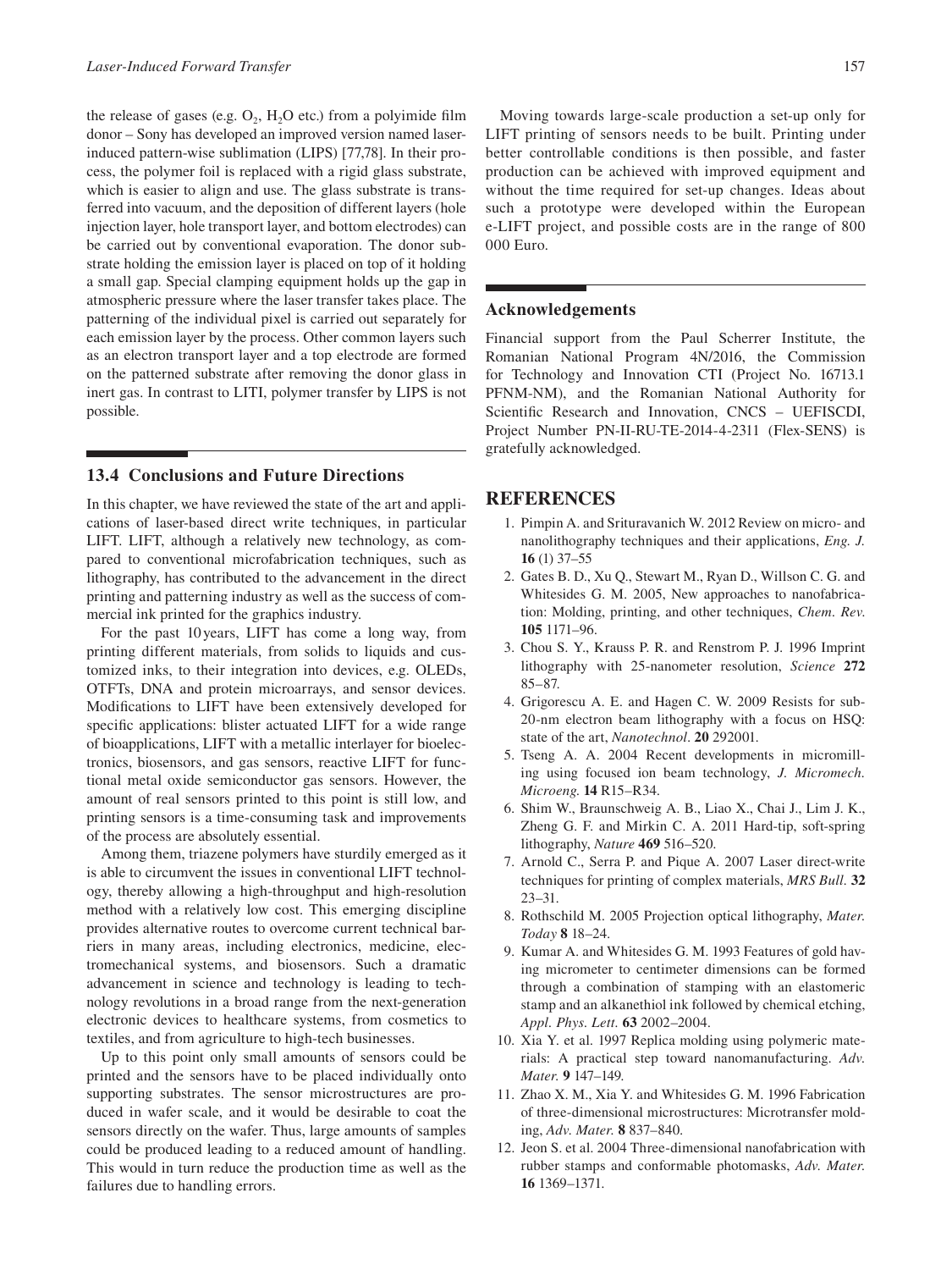- [13](#page--1-0). Schift H. 2015 Nanoimprint lithography: 2D or not 2D? A review, *Appl. Phys. A* **121** 415–435.
- [14](#page--1-0). Garcia R., Knoll A. W. and Riedo E. 2014 Advanced scanning probe lithography, *Nature Nanotechnology* **9** 577–587.
- [15](#page--1-0). Rosi N. L. and Mirkin C. A. 2005 Nanostructures in Biodiagnostics, *Chem. Rev.* **105** (4) 1547–1562.
- [16](#page--1-0). Kopitkovas G., Lippert T., David C., Sulcas R., Hobley J., Wokaun A., and Gobrecht J. 2004 Laser micromachining of optical devices, *Proc. SPIE* **5662** 515.
- [17](#page--1-0). Braudy R. S. 1969 Laser writing, *Proc. IEEE* **57** (10) 1771–1772.
- [18](#page--1-0). Levene M. L., Scott R. D. and Siryj B. W. 1970 Material transfer recording, *Appl. Opt.* **9** (10) 2260–2265.
- [19](#page--1-0). Bohandy J., Kim B. F. and Adrian F. J. 1986 Metal deposition from a supported metal film using an excimer laser, *J. Appl. Phys.* **60** (4) 1538–1539.
- [20](#page--1-0). Greer J. A. and Parker T. E. 1988 Laser induced forward transfer of metal oxides to trim the frequency of surface acoustic wave resonator devices, *Proc. SPIE* **998** 113–125.
- [21](#page--1-0). Kattamis N. T., Brown M. S., Arnold C. B. 2011 Finite element analysis of blister formation in laser-induced forward transfer, *J. Mater. Res.* **26** (18) 2438–2449.
- [22](#page--1-0). Nagel M., Hany R., Lippert T., Molberg M., Nuesch F. A. and Rentsch D. 2007 Aryltriazene photopolymers for UV-laser applications: Improved synthesis and photodecomposition study, *Macromol. Chem. Phys.* **208** (3) 277–286.
- longibrachiatum conidia, *J. Phys. D: Appl. Phys.* **38**  [23](#page--1-0). Hopp B., Smausz T., Barna N., Vass C., Antal Z., Kredics L. and Chrisey D. B. (2005) Time-resolved study of absorbing flm assisted laser induced forward transfer of Trichoderma 833–837.
- [24](#page--1-0). Tolbert W. A., Sandy Lee I. Y., Doxtader M. M., Ellis E. W. and Dlott D. D. 1993 High-speed color imaging by laser ablation transfer with a dynamic release layer: fundamental mechanisms, *J. Imaging Sci. Technol.* **37** 411–421.
- [25](#page--1-0). Lee S. T., Lee J. Y., Kim M. H., Suh M. C., Kang T. M., Choi Y. J., Park J. Y., Kwon J. H., Chung H. K., Baetzold J., Bellmann E., Savvateev V., Wolk M. and Webster S. 2002 A new patterning method for full-color polymer light-emitting devices: Laser induced thermal imaging (LITI), *SID Symp. Dig. Tech. Pap.* **33**(1) 784–787.
- [26](#page--1-0). Palla Papavlu A. and Lippert T. (2017) [Chapter 3](#page--1-0): LIFT with a dynamic release layer. In *Laser Printing of Functional Materials: Electronics, 3D Microfabrication and Biomedicine* First Edition, A. Pique and P. Serra (eds.), Wiley-VCH Verlag GmbH & Co. KGaA, Weinheim.
- [27](#page--1-0). Lippert T. 2009 UV Laser ablation of polymers: From structuring to thin flm deposition. In *Laser-Surface Interactions for New Materials Production Tailoring Structure and Properties*, A. Miotello, P. M. Ossi (eds.), Springer Series in Materials Chemistry Vol. 130, Springer, Berlin, [pp. 141–175.](#page--1-0)
- [28](#page--1-0). Dinca V., Palla-Papavlu A., Dinescu M., Shaw-Stewart J., Lippert T., Di Pietrantonio F., Cannata D., Benetti M. and Verona E. 2010 Polymer pixel enhancement by laserinduced forward transfer for sensor applications, *Appl. Phys. A* **101**(3) 559–565.
- [29](#page--1-0). Palla-Papavlu A., Paraico I., Shaw-Stewart J., Dinca V., Savopol T., Kovacs E., Lippert T., Wokaun A. and Dinescu M. 2011 Liposome micropatterning based on laser induced forward transfer, *Appl. Phys. A* **102**(3) 651–659.
- [30](#page--1-0). Doraiswamy A., Narayan R., Lippert T., Urech L., Wokaun A., Nagel M., Hopp B., Dinescu M., Modi R., Auyeung R. and Chrisey D. 2006 Excimer laser forward transfer of mammalian cells using a novel triazene absorbing layer, *Appl. Surf. Sci.* **252** 4743–4747.
- [31](#page--1-0). Fardel R., Nagel M., Nuesch F., Lippert T. and Wokaun A. 2007 Fabrication of organic light-emitting diode pixels by laser-assisted forward transfer, *Appl. Phys. Lett.* **91** 061103.
- tions using different precursors systems, *Appl. Phys. A* **110**  [32](#page--1-0). Mattle T., Hintennach A., Lippert T. and Wokaun A. 2013 Laser induced forward transfer of  $SnO<sub>2</sub>$  for sensing applica-309–316.
- [33](#page--1-0). Palla Papavlu A., Mattle T., Temmel S., Lehmann U., Hintennach A., Grisel A., Wokaun A. and Lippert T. 2016 Highly sensitive  $SnO<sub>2</sub>$  sensor via reactive laser-induced transfer, *Sci. Rep.* **6** 25144.
- [34](#page--1-0). Boutopoulos C., Touloupakis E., Pezzotti I., Giardi M. T. and Zergioti I. 2011 Direct laser immobilization of photosynthetic material on screen printed electrodes for amperometric biosensor, *Appl. Phys. Lett.* **98**(9) 093703-1–093703-3.
- [35](#page--1-0). Dinca V., Ranella A., Farsari M., Kafetzopoulos D., Dinescu M., Popescu A. and Fotakis C. 2008 Quantification of the activity of biomolecules in microarrays obtained by direct laser transfer, *Biomed. Microdevices* **10**(5) 719–25.
- [36](#page--1-0). Fernandez-Pradas J. M., Colina M., Serra P., Dominguez J. and Morenza J. L. 2004 Laser-induced forward transfer of biomolecules, *Thin Solid Films* **453–454** 27–30.
- [37](#page--1-0). Karaiskou A., Zergioti I., Fotakis C., Kapsetaki M. and Kafetzopoulos D. 2003 Micro fabrication of biomaterials by the sub-ps laser-induced forward transfer process, *Appl. Surf. Sci.* **208** 245–249.
- [38](#page--1-0). Chrisey D., Pique A., McGill R., Horwitz J., Ringeisen B., Bubb D. and Wu P. 2003 Laser deposition of polymer and biomaterial films, *Chem. Rev.* **103** 553–576.
- [39](#page--1-0). Duocastella M., Fernandez-Pradas J., Dominguez J., Serra P. and Morenza J. 2008 Printing biological solutions through laser-induced forward transfer, *Appl. Phys. A* **93**(4) 941–945.
- [40](#page--1-0). Duocastella M., Fernandez-Pradas J. M., Morenza J. and Serra P. 2009 Time-resolved imaging of the laser forward transfer of liquids, *J. Appl. Phys.* **106**(8) 084907-1–084907-7.
- [41](#page--1-0). Patrascioiu A., Duocastella M., Fernández-Pradas J. M., Morenza J. L. and Serra P. 2011 Liquids microprinting through a novel flm-free femtosecond laser based technique, *Appl. Surf. Sci.* **257** 5190–5194.
- [42](#page--1-0). Eason R. (ed.) 2006 *Pulsed Laser Deposition of Thin Films: Applications – LED Growth of Functional Materials*. Wiley. ISBN: 978-0-471-44709-2.
- [43](#page--1-0). Palla Papavlu A., Dinca V., Filipescu M. and Dinescu M. 2017 Matrix assisted pulsed laser evaporation of organic thin flms: Applications in biology and chemical sensors. In *Laser Ablation – From Science to Applications*, T. E. Itina (ed.), Intech. ISBN 978-953-51-5565-2.
- [44](#page--1-0). Ringeisen B. R., Chrisey D. B., Pique A., Young H. D., Modi R., Bucaro M., Jones Meehan J. and Spargo B. J. 2002 Generation of mesoscopic patterns of viable *Escherichia coli* by ambient laser transfer, *Biomaterials* **23** 161.
- [45](#page--1-0). Piqué A., Auyeung R. C. Y., Metkus K. M., Kim H., Mathews S. A., Bailey T., Chen X. and Young L. J. 2008 Laser decal transfer of electronic materials with thin flm characteristics, *Proc. SPIE* 6879, 687911-1–687911-8.